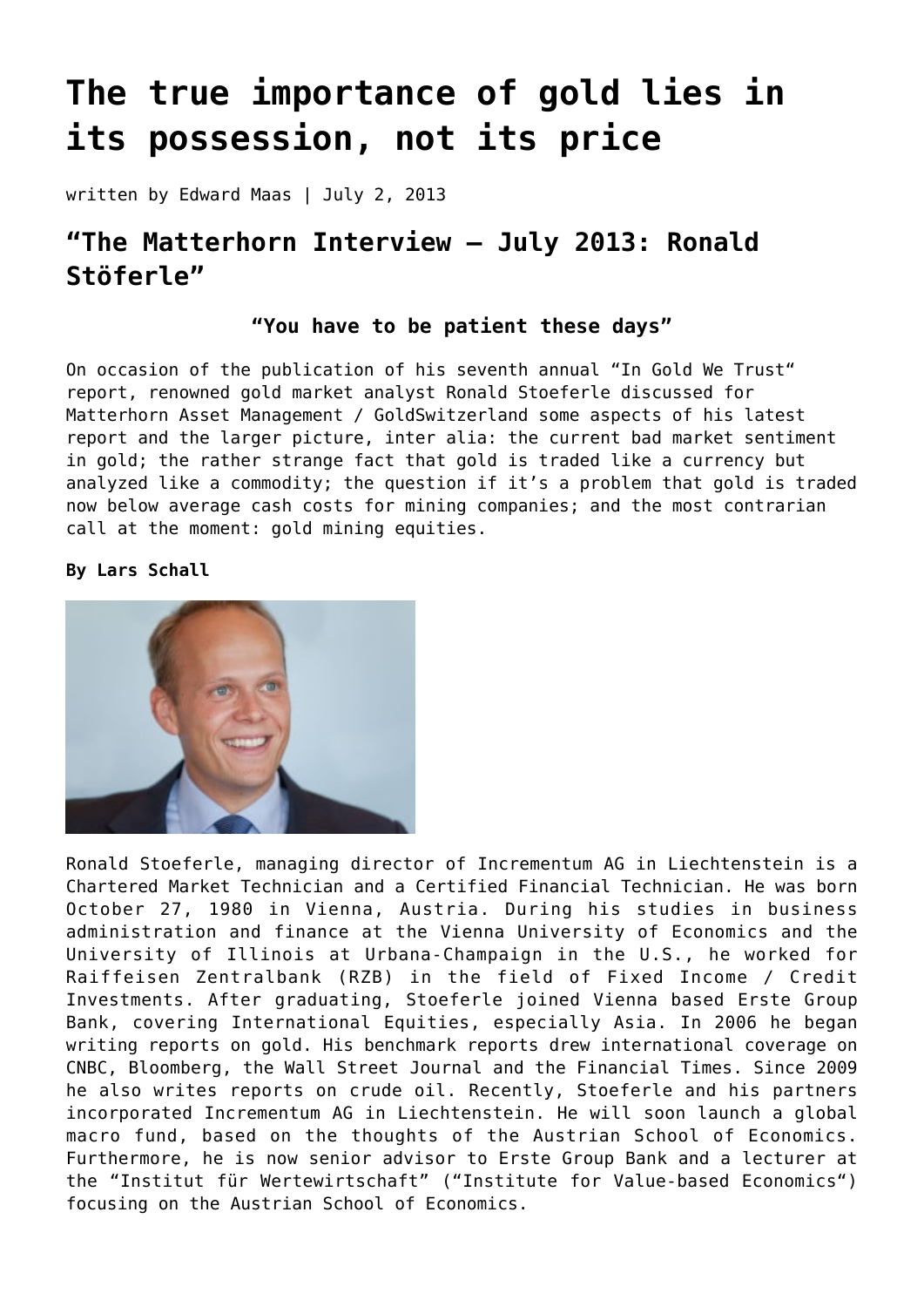**Lars Schall: Mr. Stoeferle, your new report is called once again "In Gold We Trust". However, the sentiment in the market is currently extremely bad. Why so?**

Ronald Stoeferle: Well, we've seen a massive price drop and in the course of the recent gold crash the market has definitely demonstrated once again its tendency to maximize pain. The fact that sentiment is by now at the most negative level since the beginning of the bull market, gives us cause to be clearly positive about the long term. Sentiment indicators like e.g. Market Vane, the Hulbert survey and Rydex precious metals fund cash flows show that the gold price is miles away from excessive euphoria. According to the Hulbert Financial Digest, the allocation recommended by gold newsletter writers was recently at minus 44%, an all-time low.

Therefore, I think we're at the point of maximum pain at the moment, the sentiment is as bad as it can get. From a technical point of view, massive technical damage has been inflicted and I am convinced, that repairing this damage will take some time.

However, from my point of view, gold, and especially gold mining shares, at the moment are the ultimate contrarian investment.

#### **L.S.: So you're still confident in the prospects of gold?**

R.S.: From my point of view, we're witnessing monetary policy experiments more or less on a global basis – have a look at the "monetary Harakiri" happening n Japan for example, have a look at the UK… There exists no backtest for the current financial era. If there ever was a need for monetary insurance, it is today.

I am seeing very strong similarities between the recent correction and the so called mid-cycle correction between 1974 and 1976. From my point of view, we're seeing a deflationary backdrop at the moment, very similar to the situation in the 70ies when gold dropped from USD 180 down to 100 and everyone called the end of the gold bubble…

However, let's have a quick look at the general monetary climate. Since 2008 there have been more than 500 interest rate cuts around the world. Nonstandard monetary policy measures seem to have become standard procedure. Tapering and exiting from QE will be much more difficult than market participants currently envision. The current QE program is the most massive put ever written by Ben Bernanke. Both the extent of the current asset purchase program as well as its temporal horizon are unlimited. The Bank of Japan's policy is also increasingly expansive and will double the monetary base over the next two years in order to produce an inflation rate of 2%. Relative to economic output, Japan's QE package in the amount of 7.5 trillion yen per month is approximately twice as big as that of the US. If one adds up the monthly (!) QE amounts in the US and Japan, assets amounting to \$160 billion are being bought with newly created central bank money. By way of comparison, this equates to far more than the annual gold production by mines, which is currently valued at \$125 billion (2,700 tons). Again: This is the monetary endgame from my point of view. Let me quote Gottfried Haberler: "…there is no record in the economic history of the whole world, anywhere or at any time, of a serious and prolonged inflation which has not been accompanied and made possible, if not directly caused, by a large increase in the quantity of money."

**L.S. In your report you write "The April crash showed how important it is to differentiate between the 'gold price' and the 'price of gold'." Could you**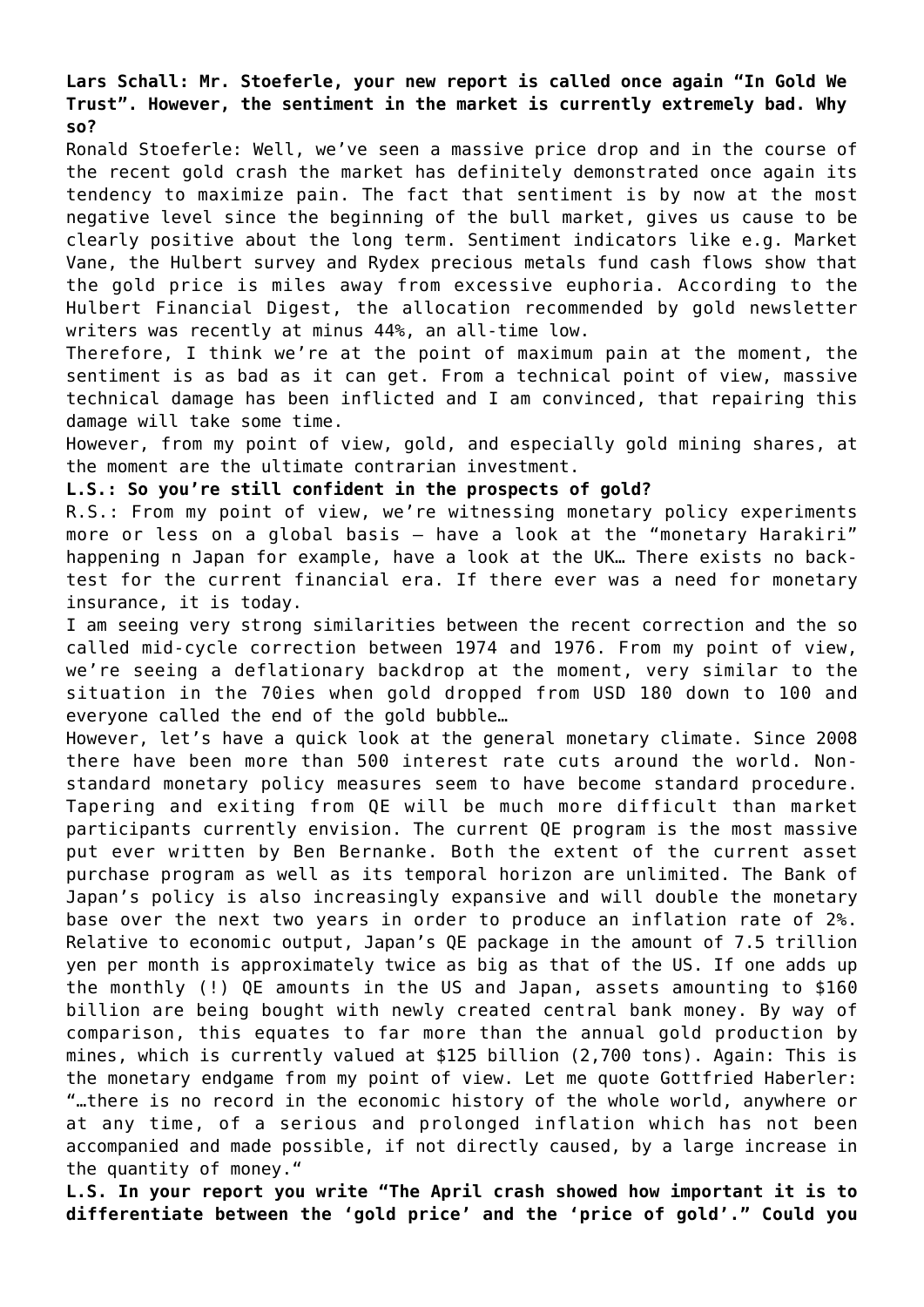#### **elaborate on this, please?**

R.S.: Yes. The gold price refers most of the time to the price of a gold futures contract, e.g. at the COMEX. The price of gold by contrast is the price one must pay if one wants to buy physical metal.

These spot and futures prices are connected via arbitrage and for that reason can not, in principle, move diametrically away from each other. Nevertheless, an understanding of the link between these two markets is necessary to correctly interpret events in the markets. In the present environment, there are for example considerable mark-ups, supply bottlenecks in the physical (cash) market.

Many aspects of the April crash were unusual. For the first time, record high, anti-cyclical demand in the physical market could be observed on a global basis in the course of a large price correction:

However, I always said that the true importance of gold lies in its possession, not its price. A gold price decline or increase by 5% barely has an effect on physical possession, since probably only a share amounting to tenths of a percent of the total available stock changes ownership. The paper market by contrast consists of countless promises issued by a vast variety of counterparties. One should therefore refrain from equating participation in a price movement with ownership of an asset. There is for instance a fundamental difference between ownership of a cattle futures contract and being a farmer who raises cattle.

**L.S: We have heard a lot of talk about tapering and the coming exit strategy by the Federal Reserve. What's your take on that?**

R.S.: I think the current developments clearly show how addicted markets are to cheap money and more QE. Just one number: Rising yields in the US will lead to an increase in monthly loan payments for a 30y credit by 20 to 25%. This will definitely have a large negative impact on real estate numbers. If the Federal Reserve wants to go cold turkey, please go ahead. But we'll see a massive crash in bond markets and in equities, and I don't think – as they always referring to the so called "wealth effect"  $-$  I don't think that they are really going to do it, so it's only tough talk from my point of view. The last time the Fed allowed the money supply to suffer a year-on-year drop was in 1981, under Volcker….and that was followed by the biggest year-on-year money supply expansion of the entire post WW2 period in 1982.

We have to emphasize that the monetary inflation has already occurred! According to Austrian Business Cycle Theory the prices of capital goods (= asset price inflation) increase first in the course of an inflationary process, while consumer price inflation (= rising consumer prices) only ensues later.

# **L.S.: In your report you're addressing the special characteristics and virtues of gold in a portfolio. Please talk about those features.**

R.S.: Countless studies confirm that gold as a portfolio addition lowers the volatility of a portfolio and thus improves the statistical portfolio characteristics. If one compares the monthly return of the S&P 500 with that of gold since 1971, one notices this diversification characteristic quite clearly. Apart from these quantitatively provable characteristics, gold has in addition the qualitative characteristic of being a debt-free investment asset. Gold is pure wealth, pure possession without any counterparties attached.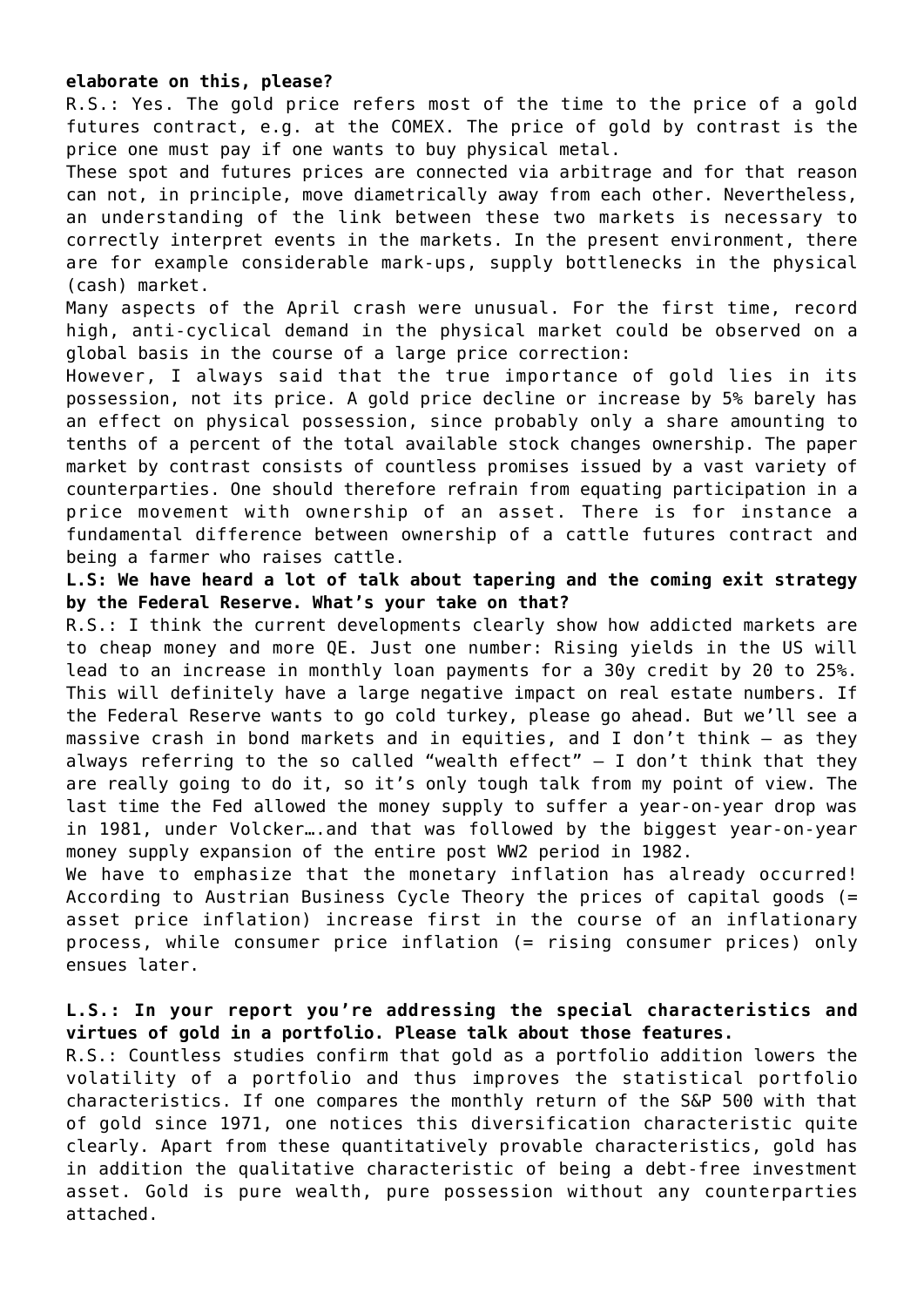But by far the most important factor when it comes to gold is the stock-toflow ratio, and what I call the "relative scarcity" of gold versus fiat currencies. I've got a number of charts in my report showing this, for example between 1868 and 2011 growth rate of the monetary aggregate M2 was 6.6 per cent, while the stock of gold grew only by 2.1 per cent. So from this point of view you can tell that gold is relatively scarce compared to fiat money. But the interesting thing is that the volatility of monetary supply is that enormous — it ranged from minus 15.6 per cent to plus 26 per cent, while if you compare it to gold it ranged only between 1.4 and a maximum of 3.5 per cent. So I think the reason why people have trust in gold is because of this relative scarcity.

**L.S.: In your report you're writing again once again about the stock-to-flow ratio of gold as something that distinguishes gold in the commodity sector. Please talk about the meaning of it.**

R.S.: Well, it's the absolute crucial factor for understanding gold. Unfortunately a lot of people within the gold sector do not really understand it. There is a clear difference between commodities, which can be explained by a consumption model – examples would be crude oil, copper, agricultural commodities –, and goods that are bought in order to be held, like gold for example. While the economic utility of a consumable good is created when it is destroyed or used up, the utility of investment assets lies in their possession and later resale. Industrial commodities therefore have low stockto-flow ratios, this is to say, inventories usually only cover consumption demand for a few months.

The stock-to-flow ratio of commodities, for example oil, is much lower than the stock-to-flow ratio of gold. That means that the inventories of gold, which is officially something like 170,000 tons, are extremely high compared to annual production, which is roughly 2,700 tones. If you compare that to oil for example, there are inventories, but they are definitely not any near as high as when it comes to gold, it's probably a few months of production. Therefore, we have to say this discrepancy between annual production and the total available supply is probably the most important factor when it comes to gold.

What does this actually mean? Let us assume that the price of gold rises considerably in the future and mining adjusts accordingly, then mining of e.g. 3,500 tons per year would certainly be possible within 10 years time. If we assume further that annual mine production grows by 3% p.a. over the next ten years, cumulative mine production would amount to about 31,000 tons over the period. The total stock of gold would then amount to approximately 203,000 tons by 2023. If mine production were to amount to 3,500 tons at that point in time, this would still only represent an annualized inflation of the stock of gold of 1.7%.

**L.S.: We've talked about gold as a commodity – and usually people don't consider gold as money. In fact, by law it isn't. However, at the big banks gold is usually traded at the currency desks. Now, if gold is just another commodity, why would this be the case?**

R.S.: This is not really a discussion for me: gold is money, and I think the market chose within the last few thousand of years the perfect money, and that's gold, and to a certain extent silver, not paper. It's interesting what you've said, that gold is traded at the currency desk, and it got a currency code, which is XAU. On the other hand, it is most of the times analyzed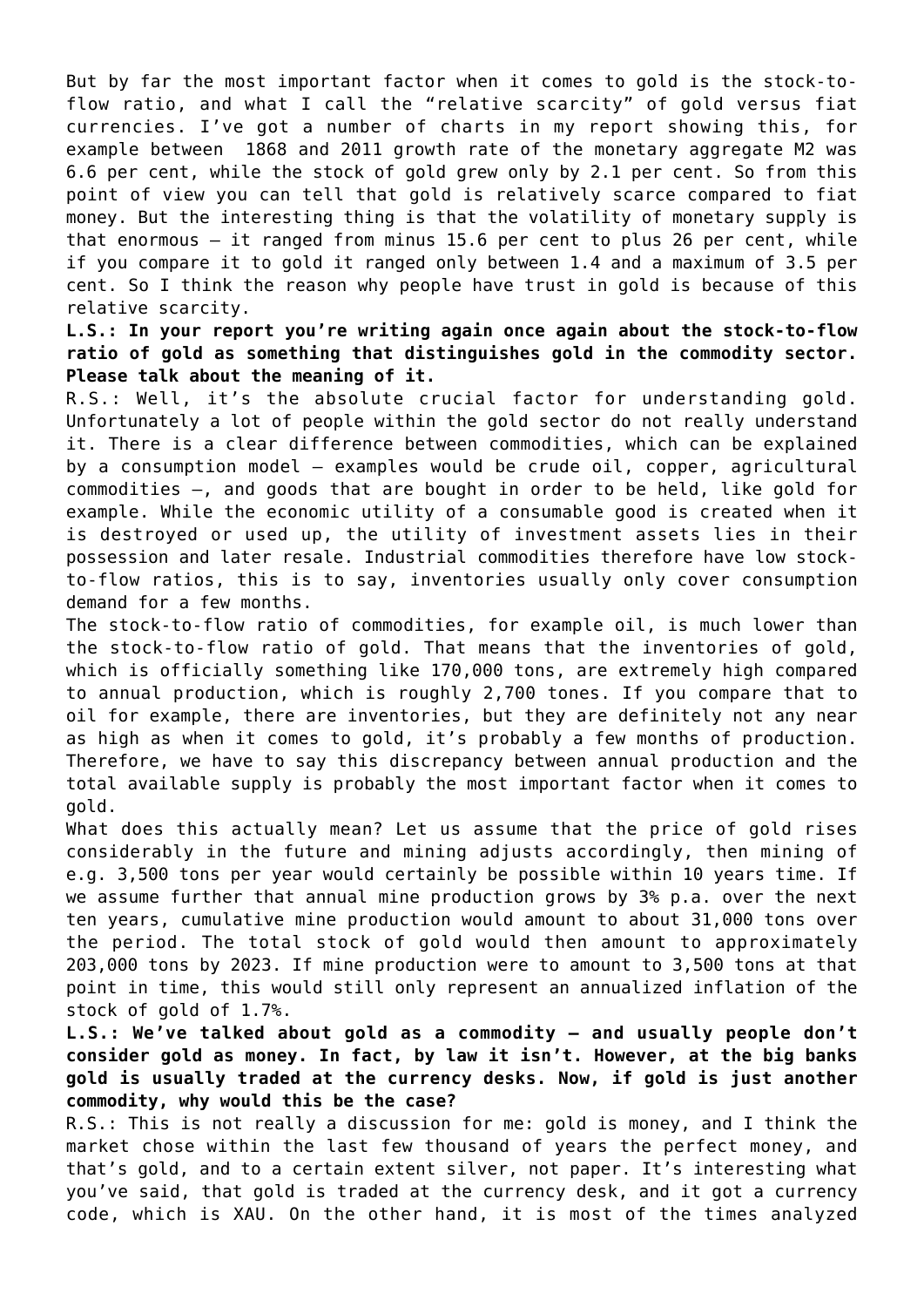within the commodity department, and that's pretty interesting from my point of view, because as I've said most analysts analyze gold as a commodity, so they are focusing on annual supply, annual demand, which doesn't have a real impact.

It's strange isn't it, that gold is traded like a currency but analyzed like a commodity – that's one of the major flaws within the industry. However, I think what most of the people forget, especially these days, is the fact that gold is extremely liquid. There was a survey of the LBMA that I am mentioning in my report, it said that the average daily trading volume of gold is roughly 240 billion US dollars, just on the LBMA. That's probably the reason why gold is often sold off in environments when people would suggest it should basically rise, because if there is a rush to liquidity, if people have to get out of leveraged positions and so on, they often sell their gold, because it's extremely liquid, it's traded all over the globe and around the clock.

#### **L.S.: What are your thoughts on the wealth transfer in form of physical gold from the West to the East?**

R.S.: Well, Lars, I remember we did talk about it a bit last year, when I wrote it in last year's report. I mentioned then that gold always goes where real prosperity and real growth happens. I also mentioned James Steel, who once wrote that gold goes where the money is. (1) It came to the United States between World Wars I and II, and it was transferred to Europe in the post war period. Then it went to Japan and to the Middle East in the 1970's and 80's. And now it goes to places like China and India.

We all know that history repeats. While France was the most important critic of the dollar's currency hegemony in the 1960s (prior to the collapse of the Bretton Woods system), China appears to have taken on this role today. France at the time criticized the "exorbitant privilege", stopped buying US treasuries, converted dollars to gold and repatriated gold. China is currently behaving in a similar manner, calling the dollar's status a "product of the past". Based on a number of comments as well as statistics, I assume that the PBoC is currently massively expanding its gold reserves and holds far higher reserves than the officially reported 1,054 tons. I sincerely believe it is realistic that China has by now 4,000 – 6,000 tons, and with that the second largest gold reserves worldwide.

However, I think that there are very interesting things at the moment. For example, you have probably heard about the report by OMFIF, which is some sort of think tank by the central banks and wealth funds, arguing in favor of a remonetarisation of gold. (3)

#### **L.S.: Yes.**

R.S.: From my point of view they released a very sensational report, because it shows strikingly that real fundamental changes to the currency system are already being discussed at the highest levels these days. I mean, OMFIF recommends the inclusion of gold in the Special Drawing Rights by the IMF, which from my point of view is utterly nonsense. I think former French President Valéry Giscard d'Estaing once called them "Monetary LSD"… But the fact that they discuss those things is quite interesting. There was also a paper for the European Parliament, writing about gold-backed bonds. (4) And I think that from these little things you can tell that there is really something going on in the background, and that this remonetarisation of gold is currently happening.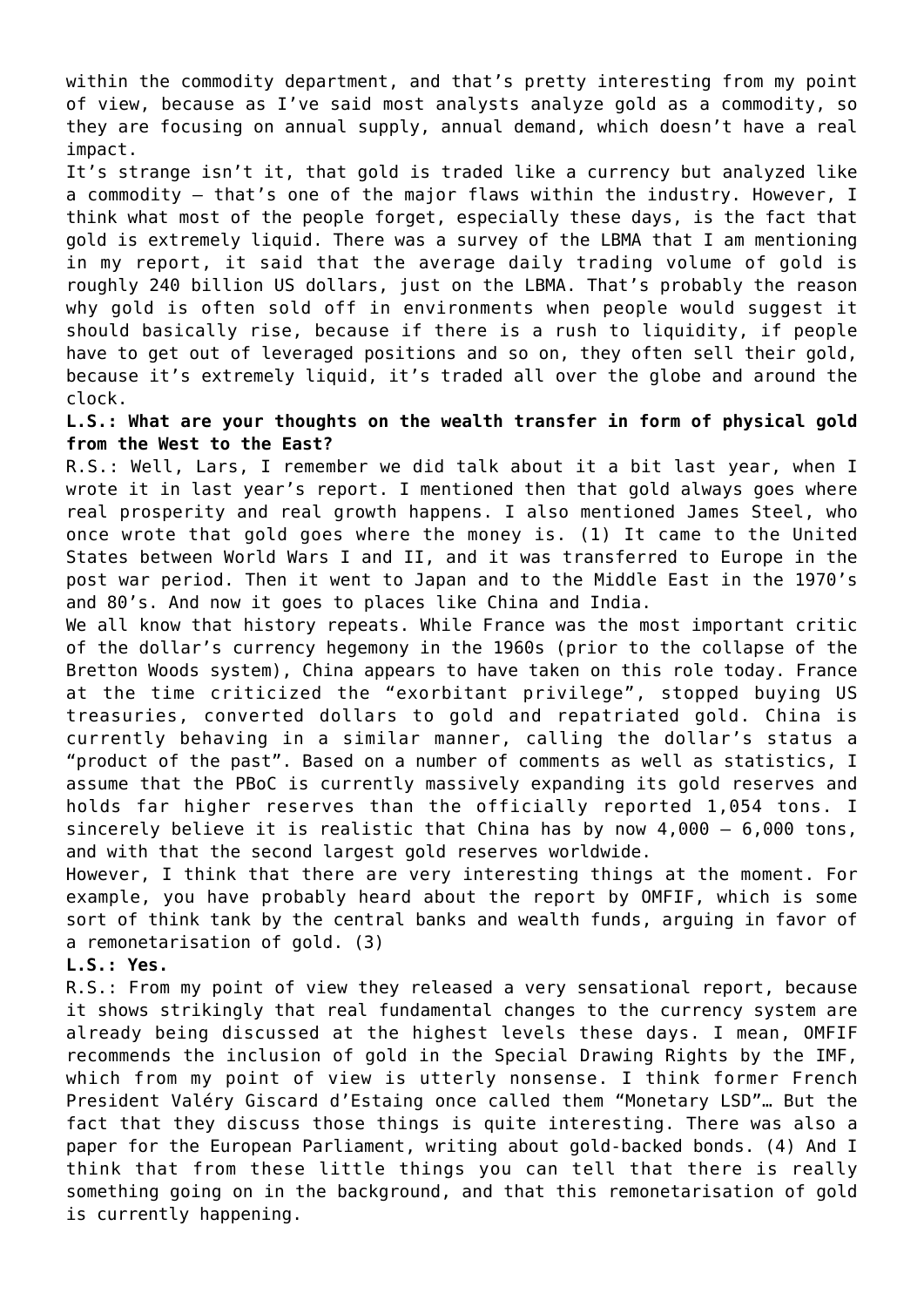### **L.S.: What needs to take place before the turn around in gold mining stocks really begins?**

R.S.: That's a good question. If you're bullish on gold, you're already quite a contrarian and people will probably laugh at you, but if you're bullish on gold mining equities, well, then you're probably the ultimate contrarian. I think a lot of things happened within the gold mining industry recently. They replaced a lot of mining executives, they try to focus on transparency of costs, the companies have abandoned some development projects, and I think these are good sign. I mean at the moment, the ratio of the BGMI, which is the Barrons Gold Mining Index and the price of gold, so the BGMI-gold ratio is at the lowest point since 1943. So you can tell that gold mining stocks in comparison to gold are really cheap.

Moreover it's interesting that there is some sort of a mantra of eternally rising mining costs, and from my point of view, especially these days, where we're seeing a sharp decline in commodity price, where we're seeing sluggish economic growth, we already see that some input costs for the miners have started declining. The same goes for the big vehicle tires, explosives, but also labor costs, we're really seeing a brutal market adjustment, and that has definitely an impact on the labor costs. So therefore, I think going forward the costs for producing gold could start decreasing, and that would surely be a good sign, however, as I've said at the beginning, the sell-off caused some real serious damage to the price of gold and to the gold chart. If we some sort of see a bottom building in gold, I think it will still take a few weeks, maybe even months, before the mining stocks really start rising again, because a lot of people have lost trust in gold, and more so in gold mining stocks. So I think it is a bit too early to start piling big time into the gold mining stocks.

# **L.S. Is it a severe problem that gold is traded now below cash costs for mining companies? (2)**

R.S.: For the miners, but not for gold. Because of it's extremely high stockto-flow ratio, production costs are of limited significance when it comes to the pricing. They are mainly relevant for the performance of gold shares. From my point of view, analyses claiming that the gold price cannot drop below production costs are therefore based on a fundamental misunderstanding. While from a certain price onwards the production would turn unprofitable for mining companies, the trade of already produced gold would not suffer. The mining sector therefore has little influence on the gold price. However, the opposite is not true: the gold price has a substantial impact on mining and its profitability.

# **L.S.: One ratio that we both pay close attention to is the price ratio between oil and gold. Where is the ratio currently, and what does this tell you?**

R.S.: The ratio is currently at roughly 1:12 (Gold to Brent Crude), and that shows that we're basically within the long-term average – the long-term average is around 1:15. And the fact that the price of oil is holding up very well from my point of view says that geopolitical factors are here and probably bigger than we are expecting. But it also says that the whole fracking euphoria in the United States, all this talk about energy independency for the U.S., that the U.S. would export oil going forward, that the U.S. would join OPEC, that kind of crappy analysis – well, to be honest, I don't see it really happening, or otherwise the price of oil would be much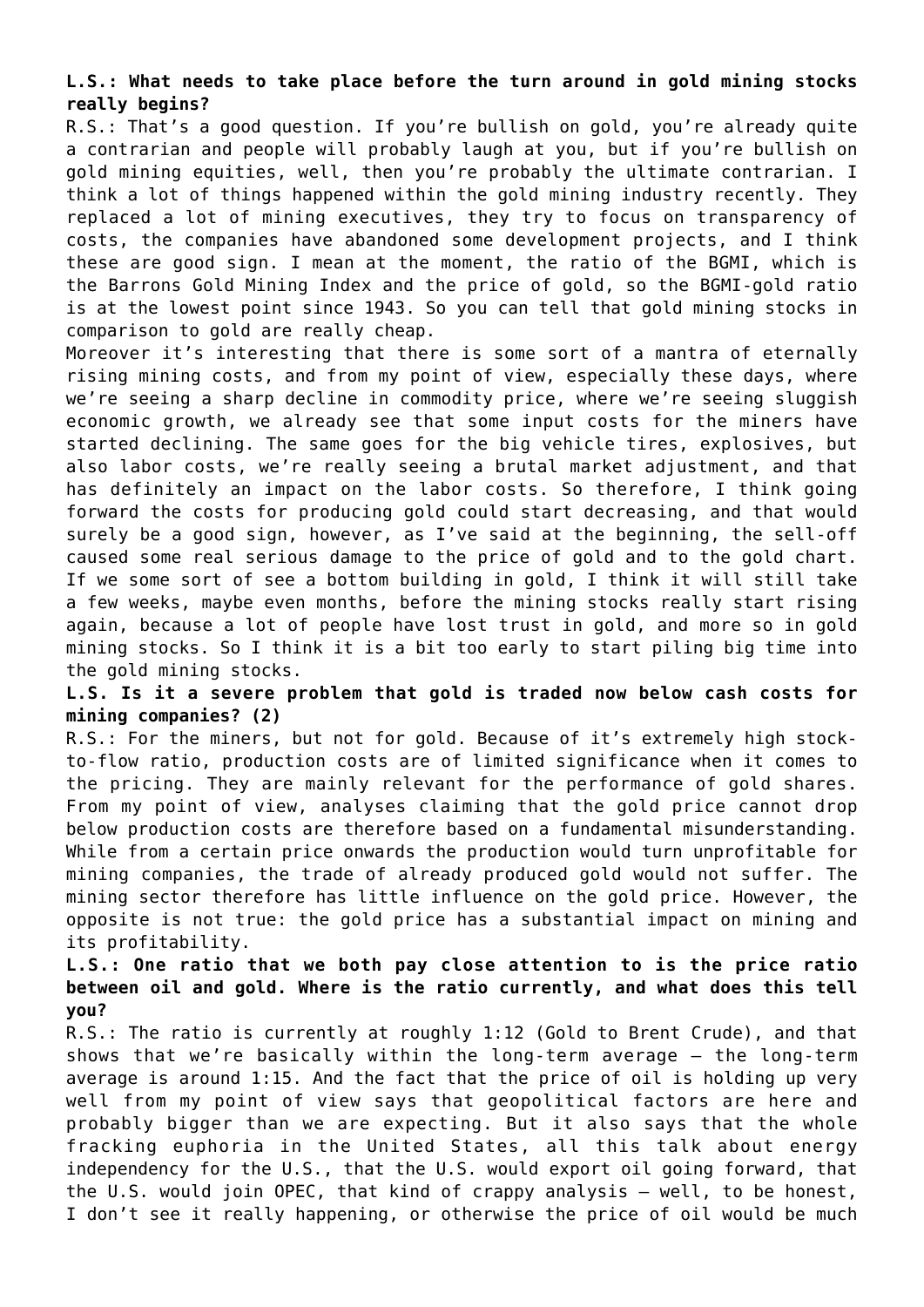lower.

#### **L.S.: In your report you have some interesting long-term ratios.**

R.S.: Yes, as you know I am an "Austrian Austrian". According to Carl Menger, the founder of the Austrian School of Economics, the value of a good is the result of its expected marginal utility on the part of the valuing individual. He once said that "Value does not exist outside the consciousness of men", which is a very central idea.

The value of a good or a service is therefore not an objective magnitude, but always the result of a subjective act of evaluation. Since there exist as many preference scales as human beings (and because this ranking of preferences is also continually changing), is it will never be possible to ascertain objectively what the value of a thing or a service should be. It is therefore impossible to calculate a fair value for gold.

However, you can still compare the current price of gold to other asset classes, monetary aggregates and their possible future development and so on. In the report, I drew some long-term ratios, for example between gold and fine wine, between gold and arts, between gold and housing, and definitely between gold and financial assets like bonds and equities. And from this long-term analysis you can say that gold is everything but expensive, it is much below the long-term averages, and as we all know, a big secular bull market ends in euphoria, and therefore the ratios would have to be at extreme levels, and As we're far away from that, I think that can make you pretty confident about the price of gold. The often cited argument that there is a 'gold bubble' can therefore be easily refuted. Bull markets end in euphoria, which buttresses our argument that there will be a final stage in the form of a trend acceleration phase.

**L.S.: Mr. Stoeferle, you have no crystal ball; nevertheless, how will gold perform in the second half of 2013?**

R.S.: Well, I am not young enough to know everything. (laughs.) But we have seen some very bullish divergences by the miners as well as silver last week. If I am really lucky, then I'll have exactly called the bottom last week. However, we shouldn't expect too much upward momentum in the short-term. Seasonality will get better in August. My 12 month target is 1.480 US dollars, which isn't too high, but again: we have to say that gold took a large hit and it will take time to recover.

**L.S.: Thank you very much for taking your time, Mr. Stoeferle! SOURCES:**

(1) Lars Schall: "Gold goes where The Money is", Interview with Ronald Stoeferle, GoldSwitzerland, July 24, 2012, here:

<https://goldswitzerland.com/gold-goes-where-the-money-is/>

(2) "Gold Drops Below Its Average Cash Cost", Zerohedge, June 26, 2013, here:

[http://www.zerohedge.com/news/2013-06-26/gold-drops-below-its-average-cash-co](http://www.zerohedge.com/news/2013-06-26/gold-drops-below-its-average-cash-cost) [st](http://www.zerohedge.com/news/2013-06-26/gold-drops-below-its-average-cash-cost)

(3) Official Monetary and Financial Institutions Forum **(OMFIF):** *"Gold, the renminbi and the multi-currency reserve system", January 2013, here:* [http://www.omfif.org/downloads/Gold,%20the%20renminbi%20and%20the%20mul](http://www.omfif.org/downloads/Gold,%20the%20renminbi%20and%20the%20multi-currency%20reserve%20system.pdf)